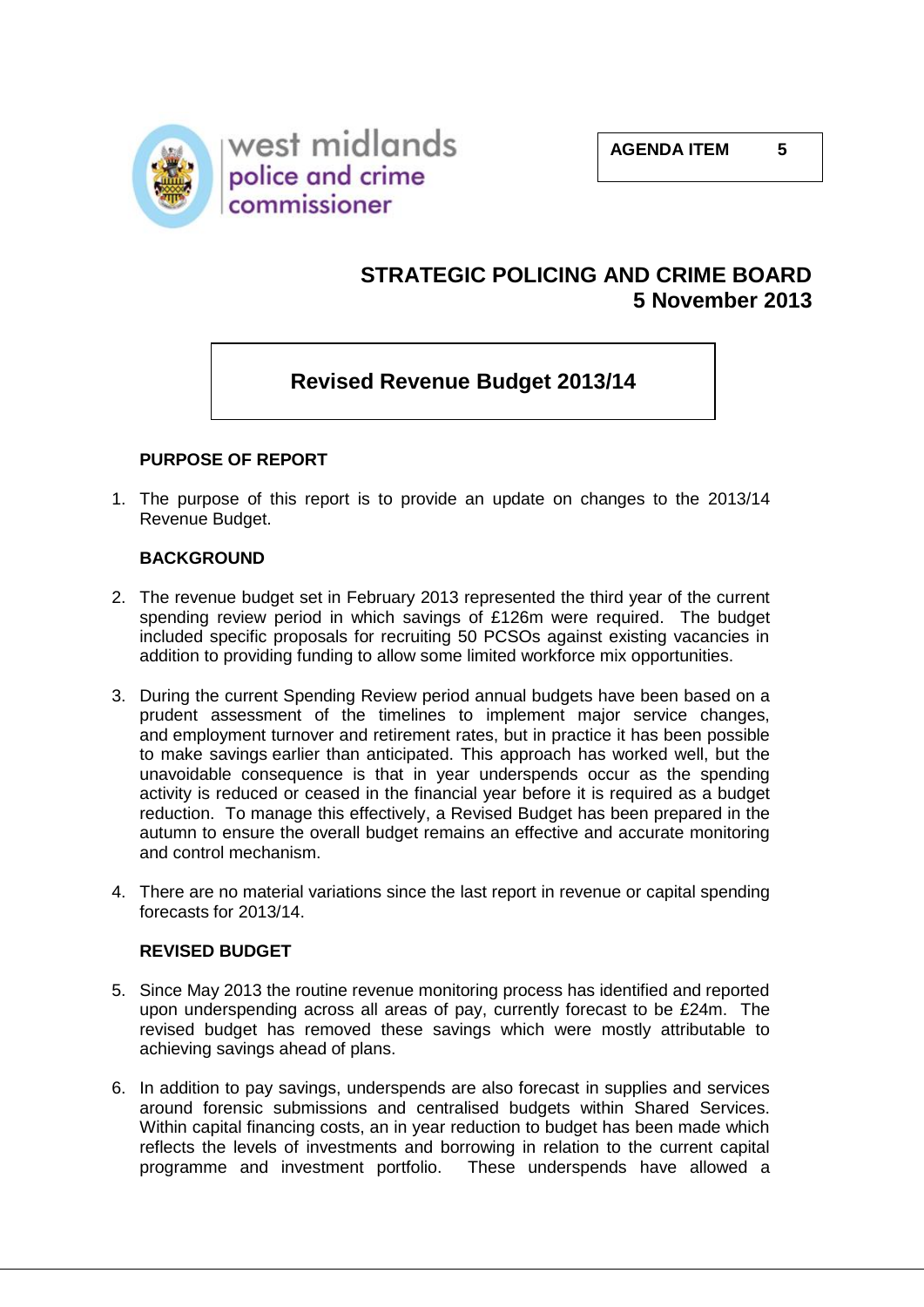redirection to fund the overtime contingency required for Operation Glendale (EDL protest), and Derwent / Clockface/Islip (reassurance work), additional police officer ill health retirements, in year redundancy costs, and increases in insurance premiums.

- 7. Taking into account all of these changes the proposed revised 2013/14 budget is set out in the appendix.
- 8. The base budget required £2m contribution from the Budget Reserve. However, the changes to the revised budget mean the force will now contribute £25m to the Budget Reserve which will support the medium term financial position and proposals for the 2014/15 budget.
- 9. Future funding levels still remain uncertain and the financial settlement is not expected until mid December 2013. Some additional uncertainties arise around the potential top slicing of revenue grant to fund IPCC changes and the Innovation Fund.

#### **FINANCIAL IMPLICATIONS**

10. This report deals solely with financial issues.

#### **LEGAL IMPLICATIONS**

11. There are no direct legal implications from this report.

#### **RECOMMENDATIONS**

12. The Board is asked to note the report.

Mike Williams **David Wilkin** PCC's Chief Finance Officer Network Controllery MMP Director of Resources